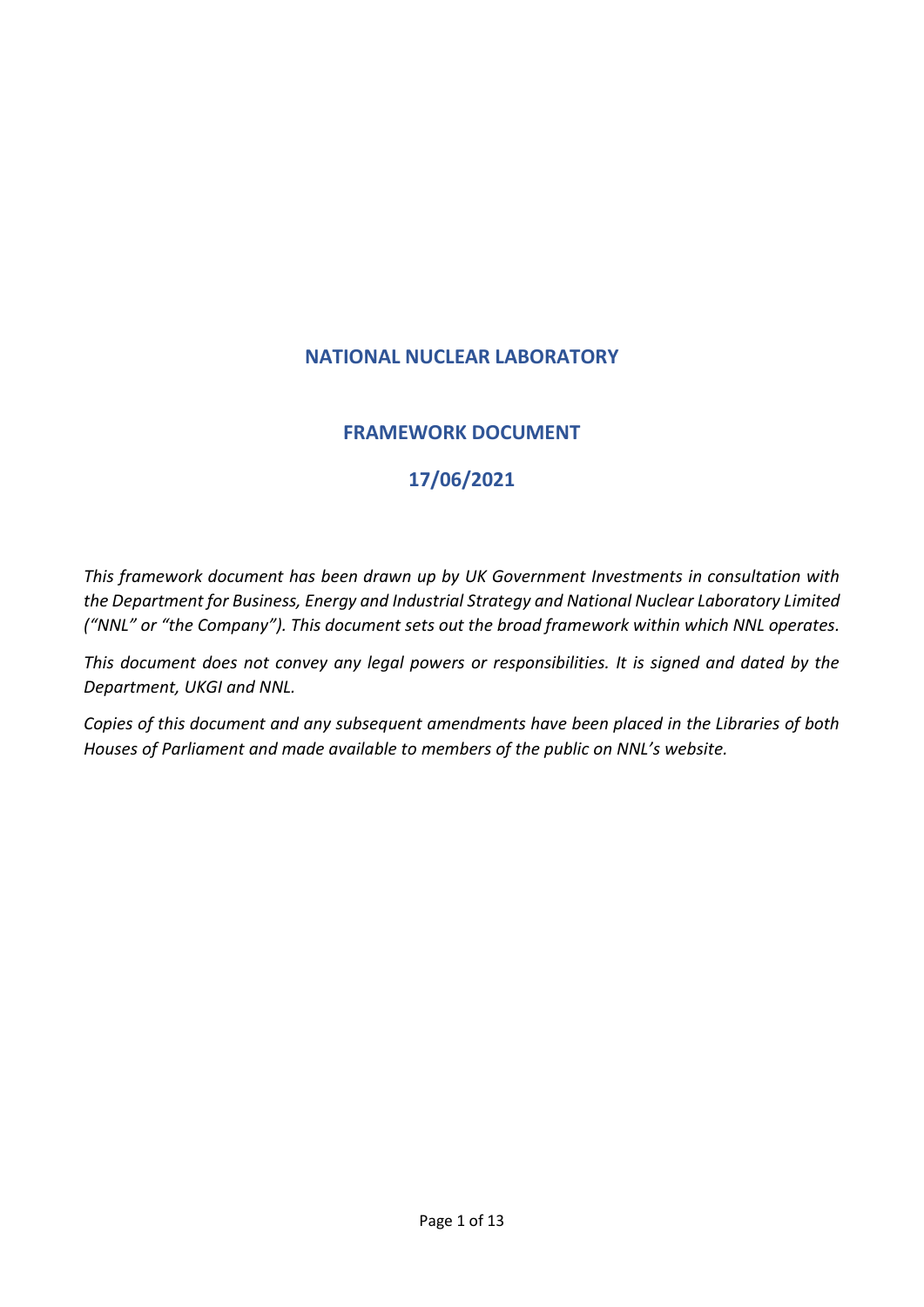# **FRAMEWORK DOCUMENT: NATIONAL NUCLEAR LABORATORY**

This framework document has been drawn up by UK Government Investments (UKGI) in consultation with the Department for Business, Energy and Industrial Strategy ("the Department") and National Nuclear Laboratory Limited ("NNL" or "the Company"). This document sets out the broad framework within which NNL operates. This document does not convey any legal powers or responsibilities. It is signed and dated by the Department, UKGI and NNL. Copies of this document and any subsequent amendments have been placed in the Libraries of both Houses of Parliament and made available to members of the public on NNL's website.

This document sets out the expectation that NNL will apply public sector disciplines to financial and risk management commensurate with its duties as a private limited company. All parties recognise that NNL, the Department and UKGI continue to work to ensure compliance with the terms of this document and any relevant subsequent changes in policy or guidance issued from time to time by the Department, Cabinet office or HM Treasury.

NNL is a private limited company that was established under the Companies Act. Obligations contained within this document supplement those contained within the Corporate Governance Code. Nothing in this document or any other document referenced herein shall take precedence over the requirements of the Companies Act.

## **1 Purpose of NNL**

1.1 NNL was established from the research and development division of British Nuclear Fuels Ltd in order to support the strategic aims of the Department. Since 1 October 2013 it has been directly government owned, government-operated but has retained operational autonomy and a commercial operating model. It is classified by the ONS as a public corporation.

1.2 NNL's purpose is to use nuclear science to benefit society, as set out in its annual business plan.

1.3 As a Companies Act company owned by NNL Holdings Ltd, which is in turn owned by the Secretary of State for Business, Energy and Industrial Strategy ("Secretary of State"), NNL generates profit from its commercial activities that can be reinvested into the business, enabling its remit as a national laboratory to be fulfilled through the maintenance, renewal and growth of nuclear capabilities, skills and facilities, as well as ground breaking R&D. NNL acts as strategic technical advisor while ensuring stewardship of the key nuclear R&D capabilities required by the Department.

1.4 The Secretary of State's interests in NNL Holdings are represented by UKGI and the Department's Policy Sponsor, who both have seats on the NNL Holdings Board.

1.5 In order to fulfil its role and remit, NNL operates a set of nuclear laboratories, some of which are located on nuclear licenced sites. These facilities are leased on a long-term basis from the Site Licence Companies and operated under the arrangements of the site licensee. All nuclear operations are subject to regulation by the Office for Nuclear Regulation and other regulatory authorities.

# **2 Overall aims**

2.1 The Secretary of State has agreed that the strategic aims of NNL should be as defined in Section 1.

2.2 In addition, NNL hosts the Nuclear Innovation and Research Office ("NIRO"). NIRO provides the Government with impartial, technical nuclear advice to support nuclear policy and programmes. It is hosted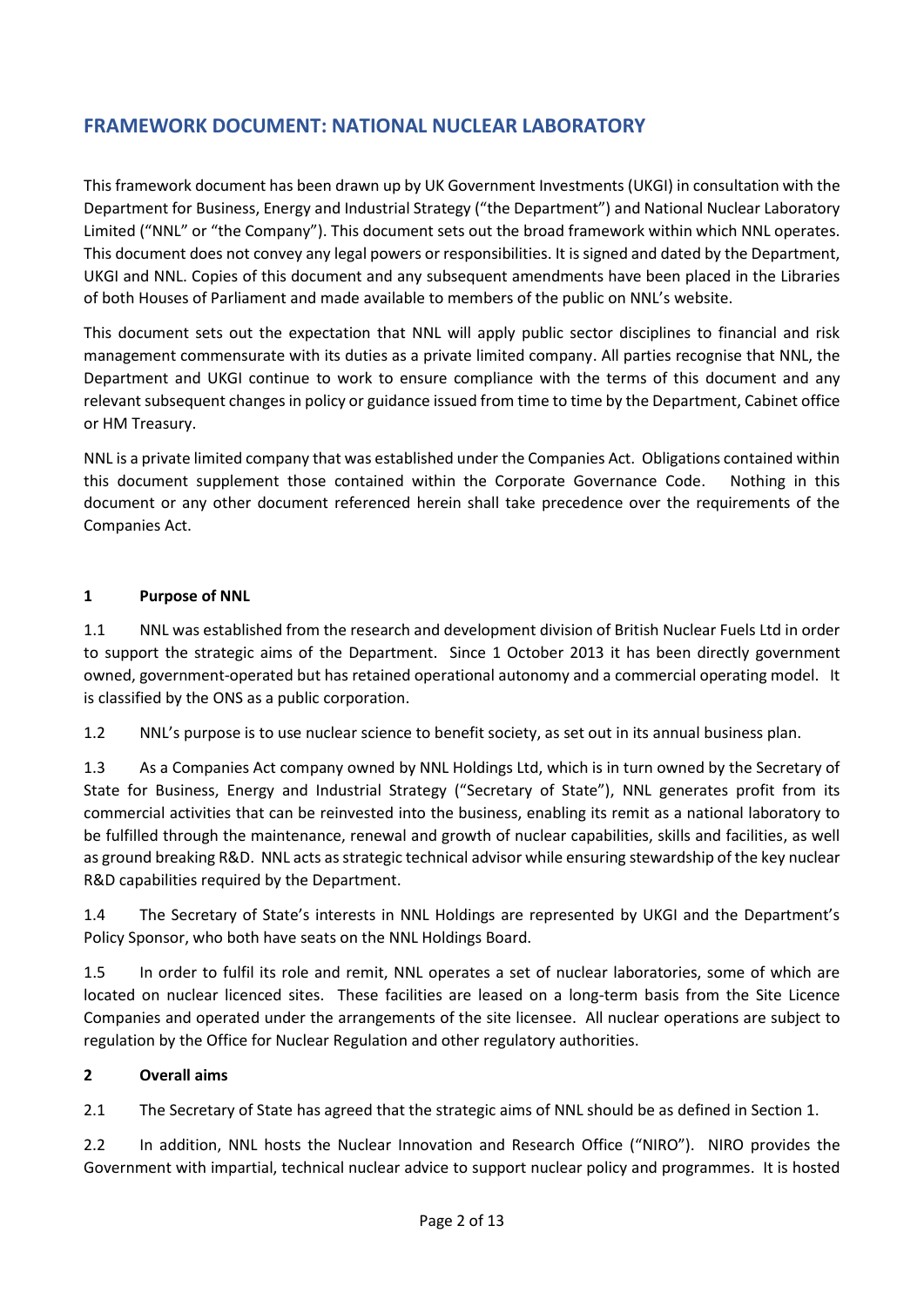by NNL and staffed by secondees from NNL and the wider nuclear industry. NIRO is separated from NNL's commercial business by a series of ethical barriers.

# **3 Ministerial responsibility**

3.1 The Secretary of State will account for business relating to NNL in Parliament. The Secretary of State may delegate responsibility for the Department's relationship with NNL to the Minister with responsibility for civil nuclear matters.

# **4 The Department's accounting officer's specific accountabilities and responsibilities as Principal Accounting Officer ("PAO")**

4.1 The PAO is accountable to Parliament for the issue of any grant to the NNL. The PAO is also responsible for advising the responsible Minister as to:

- an appropriate framework of objectives and targets for NNL in the light of the Department's wider strategic aims and priorities; and
- how well NNL is achieving its strategic objectives and whether it is delivering value for money.

4.2 The PAO is also responsible for ensuring arrangements are in place in order to:

- monitor NNL's activities;
- address any significant problems that may arise in NNL, making such interventions as are judged necessary;
- periodically carry out an assessment of the risks both to the Department and NNL's objectives and activities;
- inform NNL of relevant government policy in a timely manner; and
- bring concerns about the activities of NNL, as appropriate, to the Departmental Board requiring explanations and assurances that appropriate action has been taken.

# **5 Responsibilities of NNL's Chief Executive Officer**

# *General*

5.1 NNL's Chief Executive Officer ("CEO") is personally responsible for (i) ensuring that NNL operates effectively and to a high standard of probity, ensuring propriety, regularity and value for money at all times, and (ii) the day-to-day operations and management of NNL. The Chief Executive is expected to adhere to the principles set out in Managing Public Money as outlined in the Letter to the CEO. A copy of this letter is shown in Appendix 4.

# *Responsibilities for accounting to Parliament*

- 5.2 The accountabilities include:
	- signing the accounts and ensuring that proper records are kept relating to the accounts and that the accounts are properly prepared and presented in accordance with any directions issued by the Secretary of State;
	- preparing and signing a Governance Statement covering corporate governance, risk management and oversight of any local responsibilities, for inclusion in the annual report and accounts;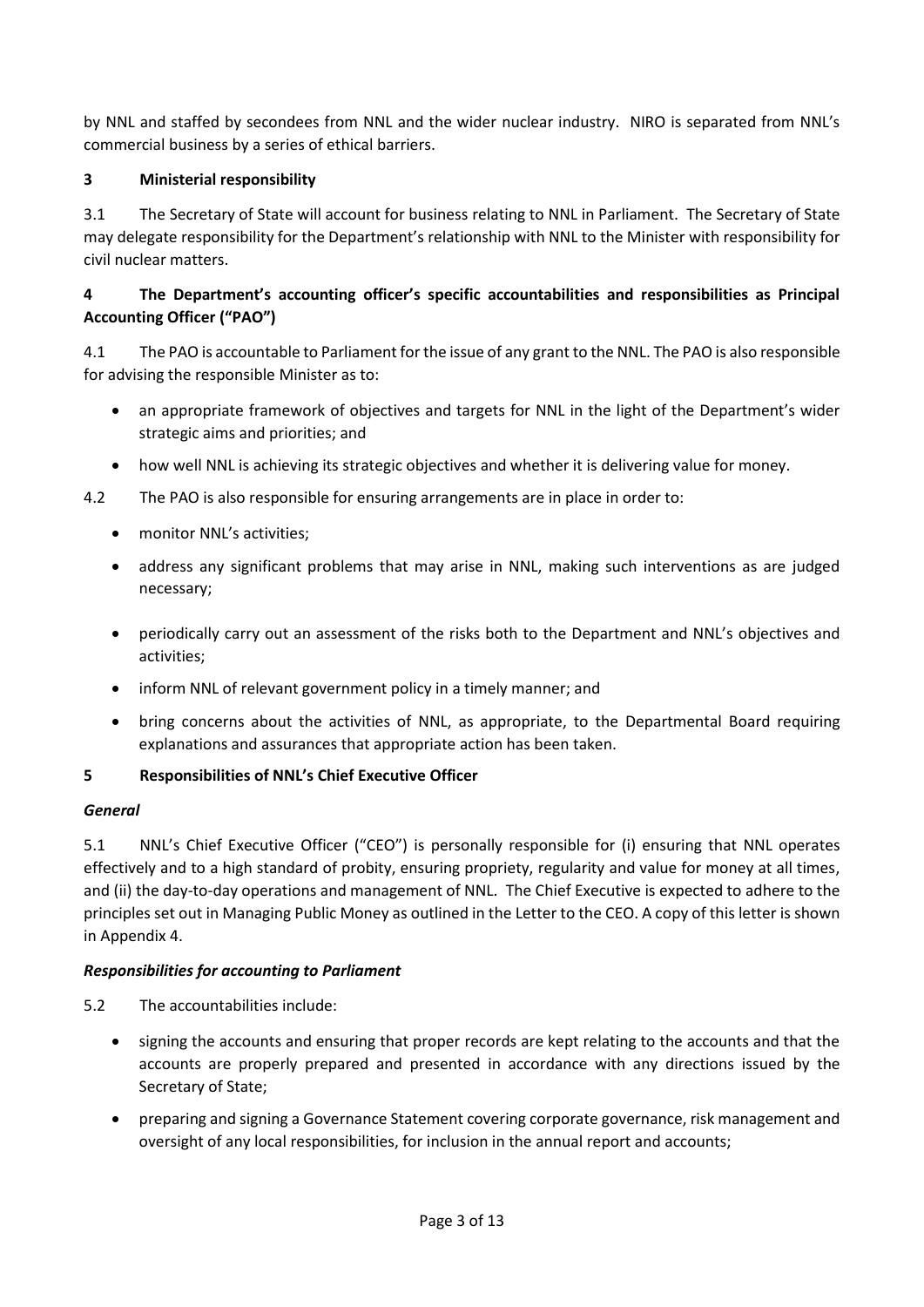- ensuring that effective procedures for handling complaints about NNL are established and made widely known within NNL;
- acting in accordance with the terms of this document, the principles of Managing Public Money and other instructions and guidance issued from time to time by the Department, the Treasury and the Cabinet Office to the extent that they can apply to NNL as a private limited company;
- giving evidence, normally with the PAO, when summoned before the Public Accounts Committee on NNL's stewardship of its funds.

## *Responsibilities to BEIS and UKGI as Ultimate Shareholder*

- 5.3 Particular responsibilities to the Department and UKGI include:
	- establishing, in agreement with the Department and UKGI, NNL's Strategic and Business Plans in the light of the Department's wider strategic aims and agreed priorities;
	- informing the Department of progress in helping to achieve the Department's policy objectives as appropriate and in demonstrating how resources are being used to achieve those objectives; and
	- ensuring that reporting performance against the agreed Business Plan is provided to the Department in a timely manner (including performance against financial and non-financial targets and NNL's strategic objectives); that the Department is notified promptly if there is material deviation from Business Plan targets and that corrective action is taken; and that any significant problems whether financial or otherwise, and whether detected by internal audit or by other means, are notified to the Department in a timely fashion.
- 5.4 Appendix 3 sets out how the responsibilities of the Department are divided amongst the Department's Policy Sponsor Team and Partnerships Team, and UKGI.

## *Responsibilities to the NNL Board*

5.5 The CEO is responsible for:

- advising the NNL Board on the discharge of the NNL's responsibilities as set out in this document in any relevant instructions and guidance that may be issued from time to time;
- advising the NNL Board on NNL's performance compared with its aims and objectives linked to the Business Plan;
- ensuring that financial considerations are taken fully into account by the NNL Board at all stages in reaching and executing its decisions, and that financial appraisal techniques are followed; and
- taking action as set out in paragraph 3.8.6 of Managing Public Money if the NNL Board, or its Chair, is contemplating a course of action involving a transaction which the CEO considers would infringe the requirements of propriety or regularity or does not represent prudent or economical administration, efficiency or effectiveness, is of questionable feasibility, or is unethical.

# **6 Responsibilities of the NNL Board**

6.1 The NNL Board should ensure that effective arrangements are in place to provide assurance on risk management, governance and internal control. The NNL Board must set up appropriate committee(s) for audit and risk, chaired by an independent non-executive member to provide independent advice on risk. The NNL Board is expected to assure itself of the effectiveness of the internal control and risk management systems.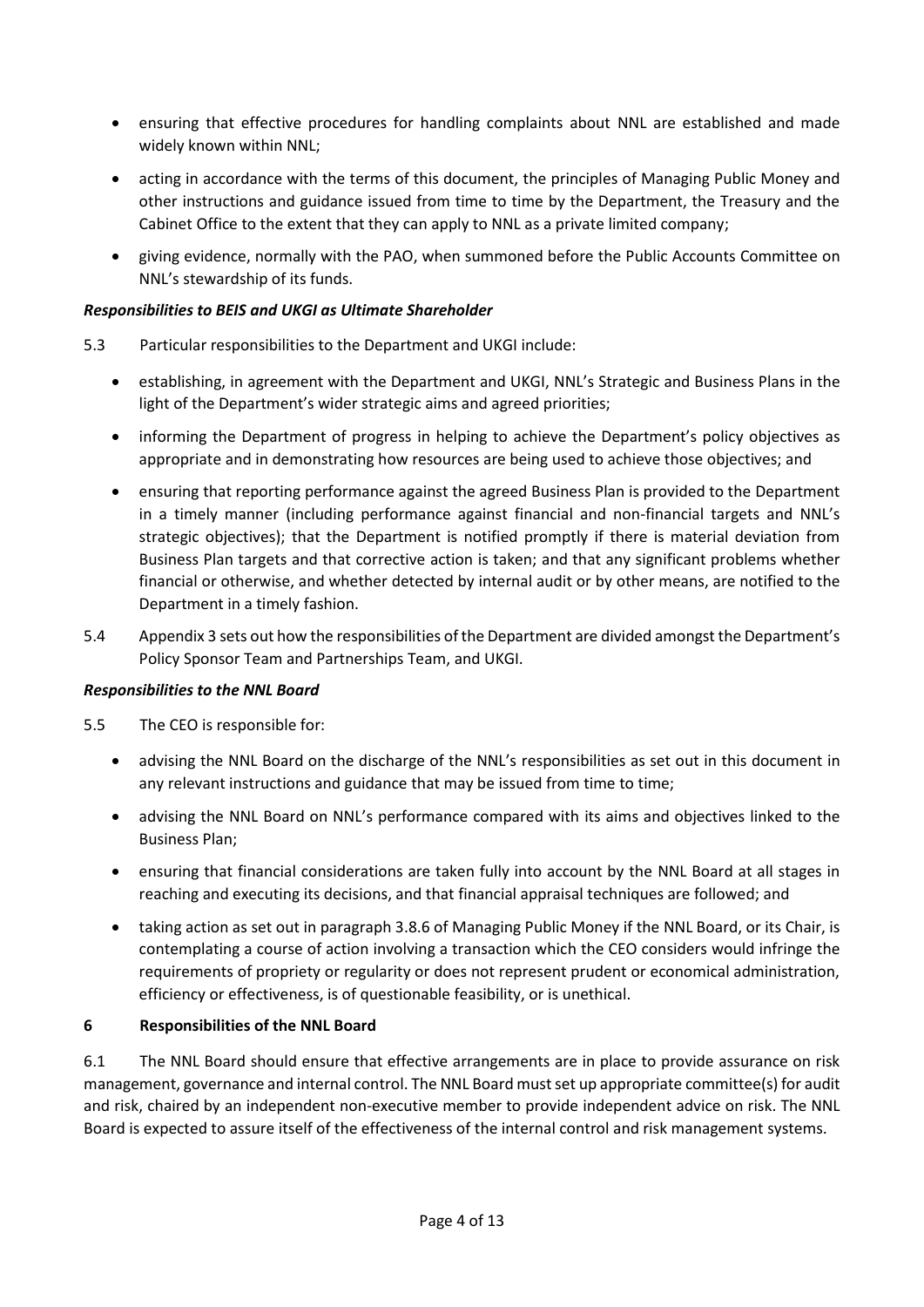- 6.2 The NNL Board is specifically responsible for:
	- establishing and taking forward the strategic aims and objectives of the NNL as set out in the agreed Business Plan. These should be consistent with its overall strategic direction and within the policy and resources framework as appropriate determined by the Secretary of State;
	- ensuring through UKGI and the Department's Policy Sponsor Team that the responsible Minister is kept informed of any changes which are likely to impact on the strategic direction of NNL or on the attainability of its targets as set out in the agreed Business Plan, and determining the steps needed to deal with such changes;
	- operating within the limits of its delegated authority agreed with the Department and UKGI, and in accordance with NNL's Articles of Association and any other guidance issued by the Department and advised to NNL from time to time;
	- receiving and reviewing regular financial information concerning the management of NNL; ensuring that it is informed in a timely manner about any concerns about the activities of NNL; and providing positive assurance to the Department and UKGI that appropriate action has been taken on such concerns;
	- demonstrating high standards of corporate governance at all times through effectively discharging its responsibilities under the Companies Act, including by using its subcommittees to help address key risks and to review salaries and benefits;
	- appointing with the responsible Minister's approval a CEO and, in consultation with the Department, setting performance objectives and remuneration terms linked to these objectives for the CEO which give due weight to the proper management and use and utilization of public resources.

## *The Chair's personal responsibilities*

6.3 The Chair is responsible to the appropriate Minister. Communications between the NNL Board and the responsible Minister should normally be through the Chair. He or she is responsible for ensuring that policies and actions support the responsible Minister's and where relevant other Ministers' wider strategic policies and that its affairs are conducted with probity. Where appropriate, these policies and actions should be clearly communicated and disseminated throughout NNL. The Department's Permanent Secretary will also communicate key priorities periodically through a Chair's letter.

6.4 In addition, the Chair has the following leadership responsibilities:

- formulating the NNL Board's strategy;
- ensuring that the NNL Board, in reaching decisions, takes proper account of guidance provided by the responsible Minister or the Department;
- promoting the efficient and effective use of staff and other resources;
- delivering high standards of regularity and propriety;
- ensuring that the NNL's affairs are conducted openly, transparently and with probity; and
- representing the views of the NNL Board to the general public.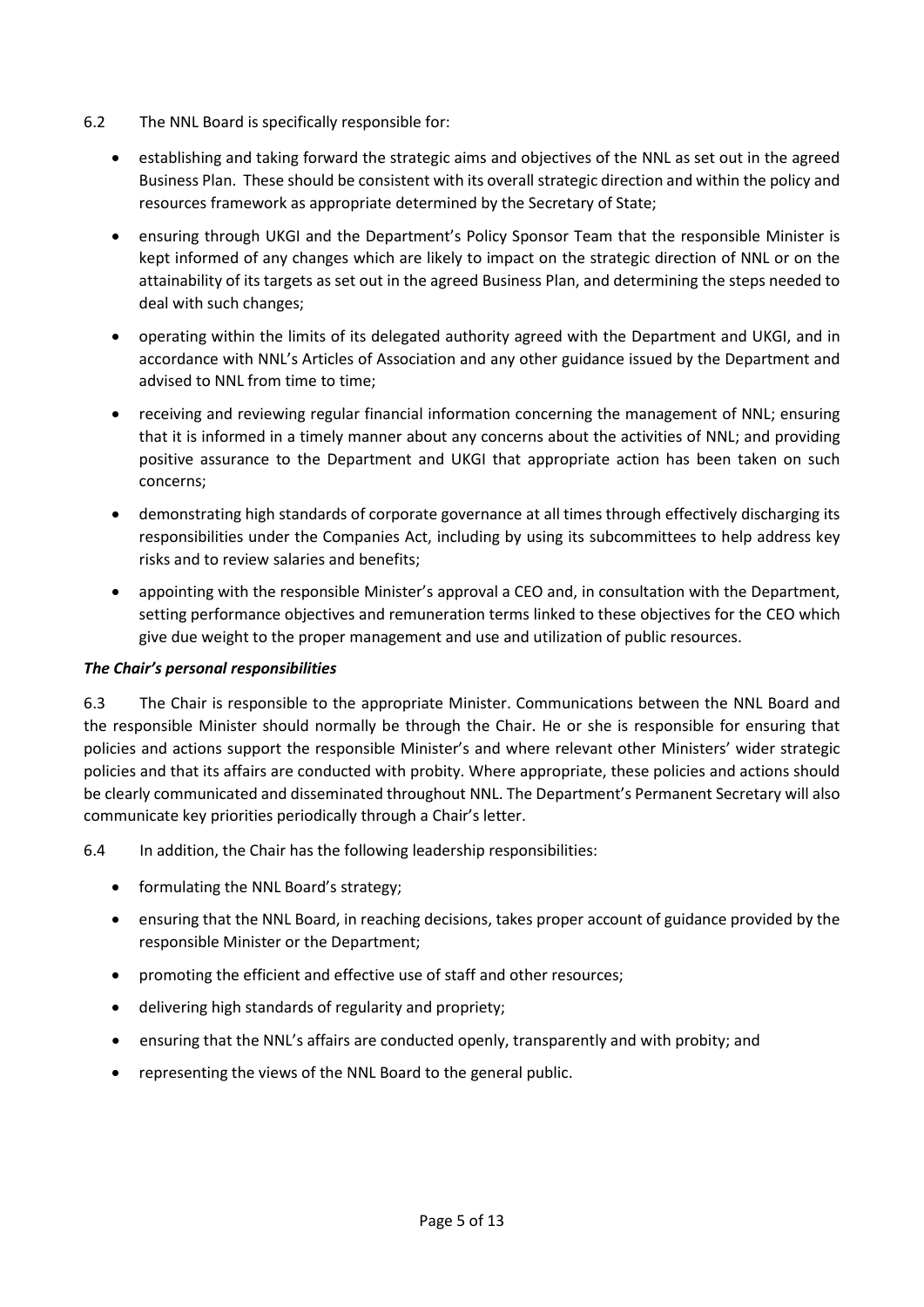- 6.5 The Chair also has an obligation to ensure that:
	- the NNL Board and its members are functioning effectively as a strategic decision-making body and are providing the appropriate levels of support and challenge to the executive, and that the performance of the board is evaluated regularly;
	- the NNL Board has a balance of skills appropriate to directing the NNL business, as set out in the Government Code of Good Practice for Corporate Governance;
	- NNL Board members are fully briefed on terms of appointment, duties, rights and responsibilities;
	- he or she, together with the other NNL Board members, receives appropriate training on financial management and reporting requirements and on any differences that may exist between private and public sector practice;
	- the responsible Minister is advised of NNL's needs when NNL Board vacancies arise via UKGI;
	- he or she assesses the performance of individual NNL Board members when being considered for reappointment;
	- there are the appropriate documents in place setting out the role and responsibilities of the NNL Board consistent with the Government Code of Good Practice for Corporate Governance;
	- there is a code of practice for NNL Board members in place, consistent with the Cabinet Office Code of Conduct for NNL Board Members of Public Bodies.

## *Individual NNL Board members' responsibilities*

6.6 Individual NNL Board members should:

- comply at all times with the Code of Conduct for Board Members of Public Bodies and with the rules relating to the use of its funds and to conflicts of interest;
- not misuse information gained as part of their duties for personal gain or for political profit, nor seek to use the opportunity of their duties to promote their private interests or those of connected persons or organisations;
- comply with the NNL Board's rules on the acceptance of gifts and hospitality, and of business appointments;
- act in good faith and in the best interests of NNL.

## **7 Annual report and accounts**

7.1 The NNL Board must approve the publication of an annual report of its activities together with its audited accounts after the end of each financial year. The annual report must comply with the requirements of the Corporate Governance Code as it applies to NNL.

7.2 NNL will share a draft of the report narrative with the Department and UKGI for review before it is signed off by the NNL Board. Upon receipt of auditor approval, the final report should be submitted to the Department at least four weeks before the proposed publication date to enable the Department to seek endorsement from the responsible Minister. The Department recognises that the finalised annual report is solely the responsibility of the NNL Board. Publication will be dependent on other Government and NNL announcements but will be as soon as feasibly possible.

7.3 NNL shall provide the Department its finalised (audited) accounts by nine months after the date of year-end.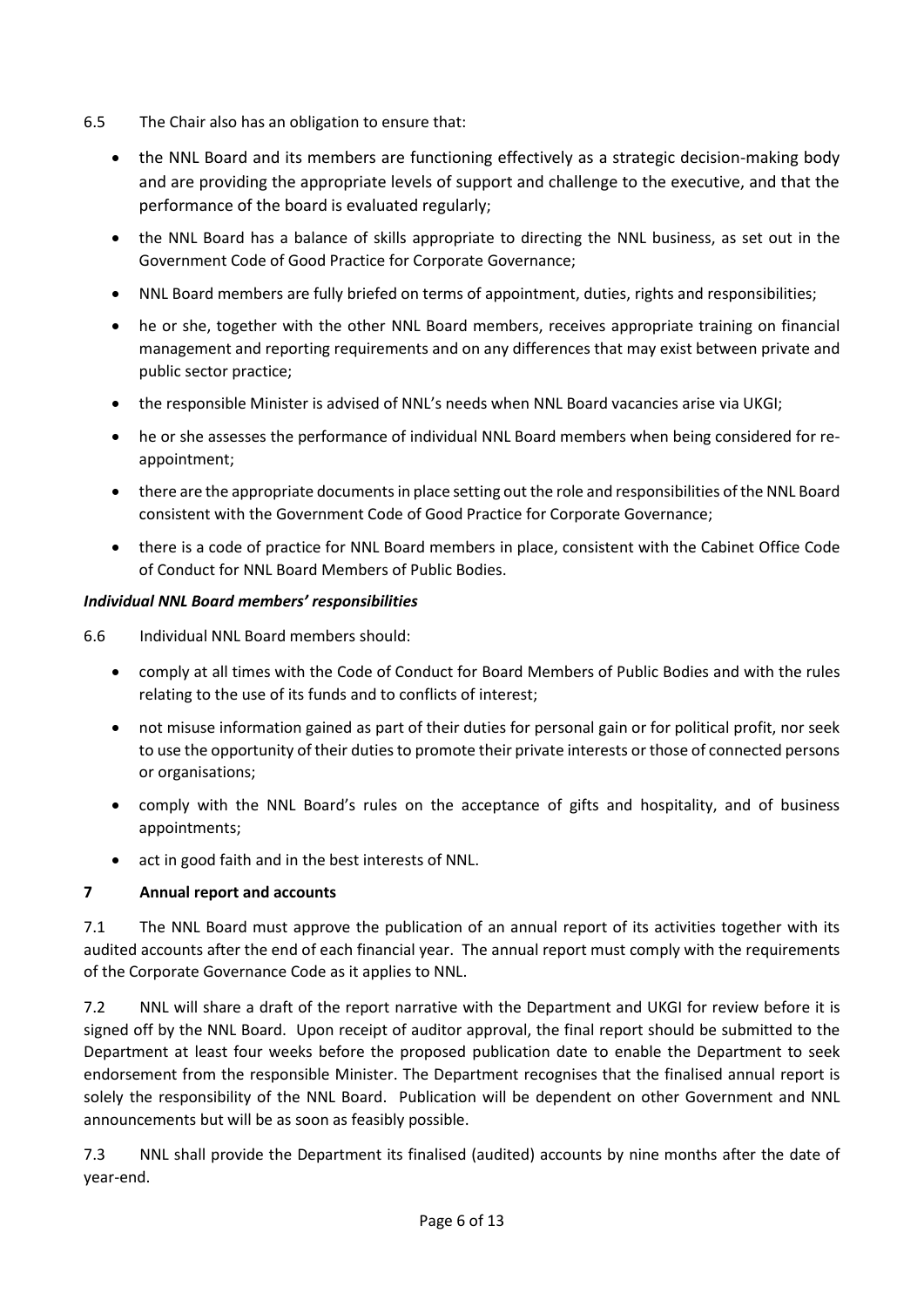7.4 In order for the accounts to be consolidated into the Whole of Government Accounts, NNL will follow the Whole of Government Accounts process save for where an exemption has been granted.

## **8 Internal Audit**

## 8.1 NNL shall:

- establish and maintain arrangements for internal audit in accordance with the Treasury's Public Sector Internal Audit Standards (PSIAS) (https://www.gov.uk/government/publications/public-sectorinternal-audit-standards )
- set up subcommittee(s) of the NNL Board (including an audit committee) in accordance with the Government Code of Good Practice for Corporate Governance and the Audit and Risk Assurance Committee Handbook;
- forward the audit strategy, periodic audit plans and annual audit report, as soon as possible to the Department, as necessary; and
- keep records of, and prepare and forward to the Department, an annual report on fraud and theft suffered by the NNL and notify the Department of any unusual or major incidents as soon as possible.

8.2 The internal audit service has a right of access to all documents, including where the service is contracted out. NIRO is an office hosted by NNL within NNL facilities, but separated from NNL by a series of ethical barriers. The Department should endorse in advance the scope of any internal audit of NIRO and approve access to NIRO documentation to ensure that the ethical barriers are upheld.

## **9 External Audit**

9.1 An external auditor will audit the NNL annual accounts in accordance with the Companies Act 2006.

9.2 In the event that the NNL has set up and controls subsidiary companies, NNL will in the light of the provisions in the Companies Act 2006 ensure that an external auditor is appointed auditor of those company subsidiaries that it controls and/or whose accounts are consolidated within its own accounts. NNL shall discuss with the Department the procedures for appointing an external auditor of the companies.

# *Right of access*

9.3 The Department has the right of access to all NNL records and personnel for any purpose including, for example, sponsorship audits and operational investigations, subject always to such access being permissible and consistent with laws and regulations.

## *Management and financial responsibilities*

# **10 Managing Public Money and other government- wide corporate guidance and instructions**

10.1 Unless agreed by the Department and, as necessary, HM Treasury, NNL shall follow the principles in Managing Public Money (except for any aspects under the Companies Act that require otherwise) as set out in the Letter to the CEO of NNL as per Appendix 4, referring any difficulties or potential bids for exceptions to the shareholder team in UKGI in the first instance.

10.2 A list of guidance and instructions with which NNL should comply is in Appendix 2.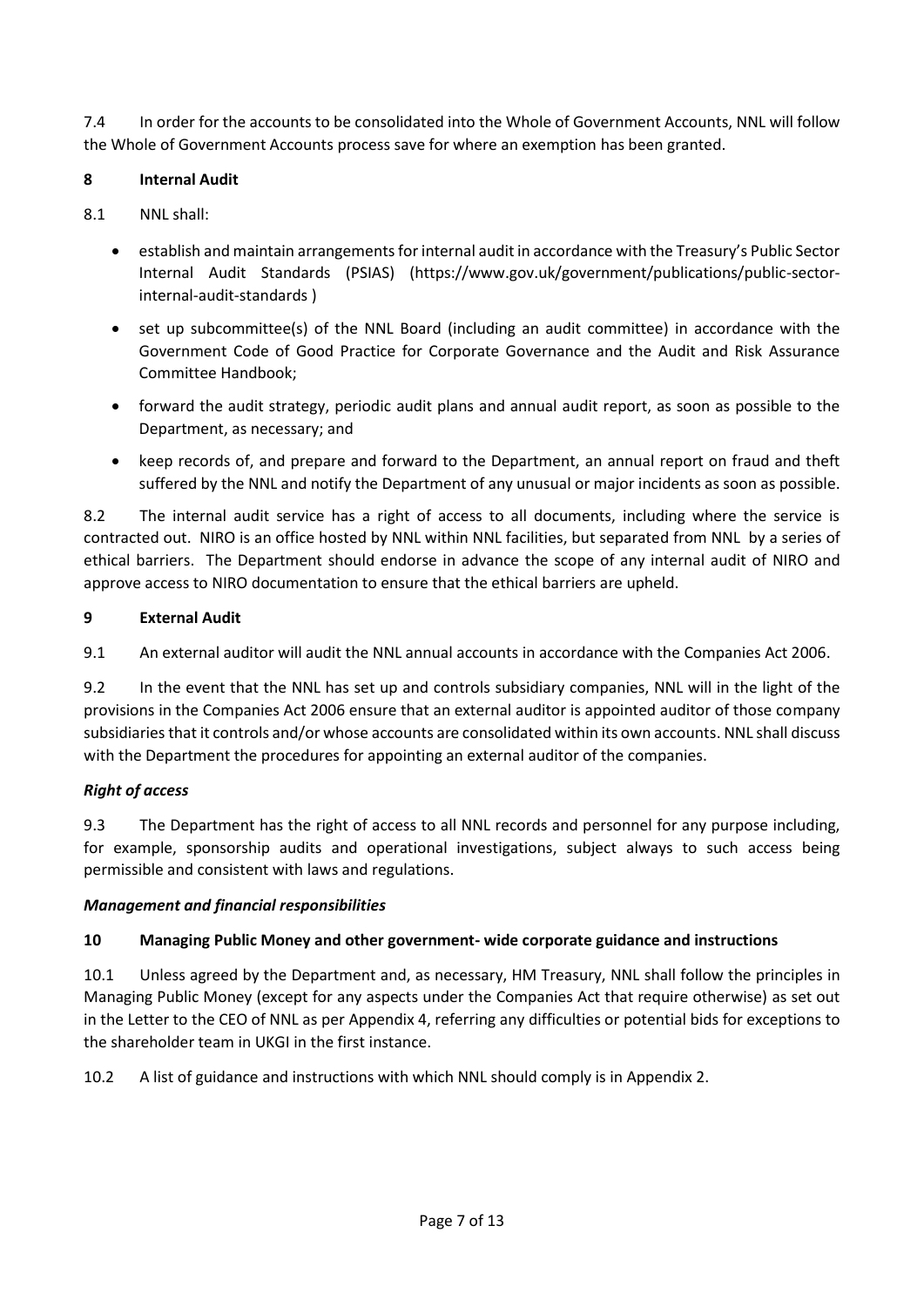## **11 Corporate governance**

11.1 NNL shall operate corporate governance arrangements that, so far as practicable and in the light of the other provisions of this document or as otherwise may be agreed with the Department, accord with corporate governance best practice.

11.2 In particular (but without limitation), NNL shall take appropriate account of:

the principles and provisions of the UK Corporate Governance Code; and

the principles and provisions of the Corporate Governance in Central Government Departments Code of Good Practice, as it applies to arms' length bodies.

## *NNL Board appointments - the Chair and NNL Board members*

11.3 NNL Chair and Non-Executive Directors ("NEDs") are appointed for a period of three years by the responsible Minister. Such appointments will comply with the Commissioner for Public Appointments Code of Practice for Ministerial Appointments to Public Bodies. The responsible Minister can then, subject to performance, re-appoint a NED for a further three years, or such period otherwise agreed by the Department, HM Treasury ("HMT") and Cabinet Office ("CO").

## *NNL Board appointments – the CEO*

11.4 The CEO is appointed by NNL's Board, with approval from the responsible Minister and PAO, as required. Other executive appointments are the responsibility of NNL and are made in accordance with its Articles of Association.

## *Composition of the NNL Board*

11.5 The NNL Board ordinarily comprises the non-executive Chair, the NEDs, the CEO, the Chief Financial Officer and such other executive directors whose appointment is approved by the NNL Board from time to time in accordance with its Articles of Association.

11.6 The number of NEDs appointed (including the Chair) should not ordinarily be less than the number of executive directors appointed, and, there should be at least three NEDs appointed and two executive directors appointed at any given time.

## **12 Risk Management**

12.1 NNL shall ensure that the risks that it faces are dealt with in an appropriate manner, in accordance with relevant aspects of best practice in corporate governance, and develop a risk management strategy that at least accords with the Treasury guidance Management of Risk: Principles and Concepts [\(https://assets.publishing.service.gov.uk/government/uploads/system/uploads/attachment\\_data/file/22064](https://assets.publishing.service.gov.uk/government/uploads/system/uploads/attachment_data/file/220647/orange_book.pdf) [7/orange\\_book.pdf\)](https://assets.publishing.service.gov.uk/government/uploads/system/uploads/attachment_data/file/220647/orange_book.pdf).

12.2 It should adopt and implement policies and practices to safeguard itself against fraud and theft, in line with the Treasury's guidance on tackling fraud [\(https://webarchive.nationalarchives.gov.uk/20130102192905/http://www.hm](https://webarchive.nationalarchives.gov.uk/20130102192905/http:/www.hm-treasury.gov.uk/d/managing_the_risk_fraud_guide_for_managers.pdf.pdf)[treasury.gov.uk/d/managing\\_the\\_risk\\_fraud\\_guide\\_for\\_managers.pdf.pdf\)](https://webarchive.nationalarchives.gov.uk/20130102192905/http:/www.hm-treasury.gov.uk/d/managing_the_risk_fraud_guide_for_managers.pdf.pdf).

12.3 It should also take all reasonable steps to appraise the financial standing of any firm or other body with which it intends to enter into a contract.

12.4 As a minimum, NNL will share detail of its top-level risks with the Department quarterly to inform the Department's Risk Management process.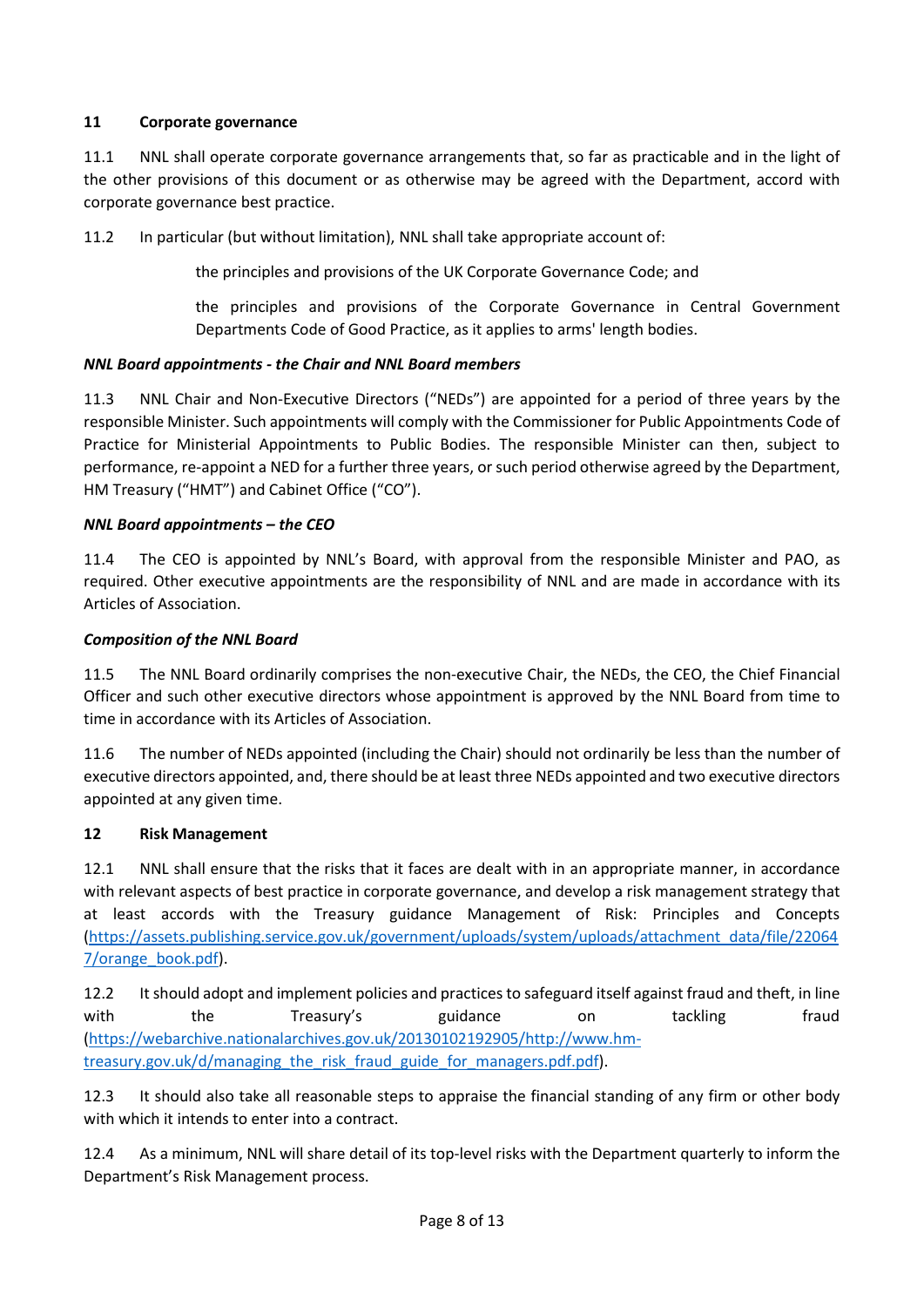## **13 Dispute resolution process between the Department and NNL**

13.1 NNL recognises that the Department has a standard dispute resolution process. This is as follows: a material issue of dispute is reviewed by the Department and NNL (at working level) and all attempts are made to resolve it. If a resolution is not possible, the issue is escalated for review by the senior policy sponsor from the equivalent parties, with the PAO briefed on evolving developments, and with the option to directly engage with the CEO/Chair. If there is still no resolution, the PAO appoints a neutral third party to review the dispute and act as mediator between the parties, and if necessary, seek views from experts. Any findings and recommendations will be referred back to the PAO for approval. If still no resolution, the Minister will be invited to write to the Chair of NNL to secure a resolution. Audit trails on decision-making will be kept and maintained for transparency.

# **14 Reporting on legal risk and litigation**

14.1 NNL shall provide a quarterly update to BEIS and UKGI on the existence of any active litigation and any threatened or reasonably anticipated litigation.

14.2 The parties acknowledge the importance of ensuring that legal risks are communicated appropriately to the Department and UKGI in a timely manner.

14.3 In respect of any and each substantial piece of litigation involving NNL, the parties will agree a litigation protocol which will include specific provisions to ensure appropriate and timely reporting on the status of the litigation and the protection of legally privileged information transmitted to the Shareholder in order to facilitate this. Until such time as a protocol is agreed, the parties will ensure that:

- i. material developments in the litigation are communicated to the Shareholder in an appropriate and timely manner;
- ii. legally privileged documents and information are clearly marked as such;
- iii. individual employees handling the legally privileged documents are familiar with principles to which they must adhere to protect that legal privilege; and
- iv. circulation of privileged information within HMG occurs only as necessary.

## **15 Strategic and Business plans**

15.1 NNL shall produce a Strategy covering ten years ahead. The Strategy should be updated every three to five years, or earlier if required by either NNL or the Department.

15.2 NNL shall submit annually to the sponsor department a Business Plan covering three years ahead. NNL shall agree with the Department the issues to be addressed in the plan. The plan shall reflect the NNL's duties and, within those duties, the priorities set from time to time by the responsible Minister (including decisions taken on policy and resources in the light of wider public expenditure decisions). The plan shall demonstrate how NNL contributes to the achievement of the Department's priorities. The plan may be supported by an outward facing Corporate Plan.

15.3 The Business Plan shall be updated to include key targets and milestones for the year immediately ahead and shall be linked to budgeting information so that resources allocated to achieve specific objectives can readily be identified by the department. The following key matters should be included in the plans:

- key objectives and associated key performance targets for the forward years, and the strategy for achieving those objectives;
- key non-financial performance targets;
- alternative scenarios and an assessment of the risk factors that may significantly affect the execution of the plan but that cannot be accurately forecast; and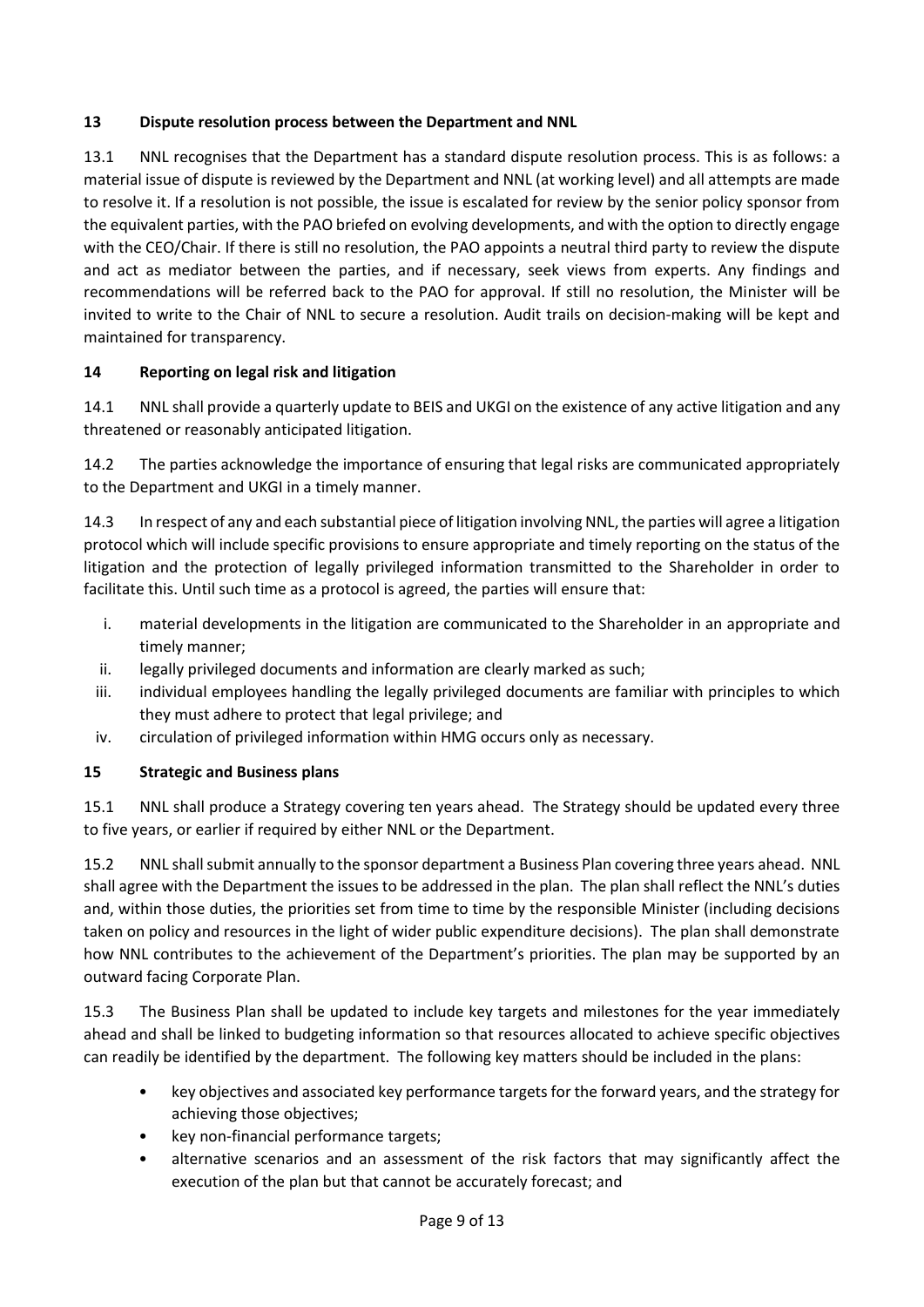• other matters as agreed between the Department and NNL.

15.4 Subject to any commercial considerations, the Corporate and Business Plans should be published by NNL on its website and separately be made available to staff.

# *Sign-off of the Plans*

15.5 The Business Plan should be developed in consultation with UKGI and the Department. A draft Business Plan should be submitted to the January Board. UKGI will then share the draft Plan with the Department, and lead on assessing whether the plans meet shareholder objectives, including whether any issues should be drawn to the attention of the Principle Accounting Officer. The Department will assess whether the Plans are consistent with, and deliver against, the policy objectives. The Department will seek Ministerial approval for the plan ahead of the March Board.

15.6 NNL must also seek Ministerial agreement to the Strategy and Corporate Plan.

## **16 Reporting performance**

16.1 NNL shall conduct a review of performance in the preceding financial year, together with comparable outturns for the previous 2-5 years (as appropriate), and an estimate of performance in the current year. This should be made available to the shareholder on request, and may be included in the Business Plan.

16.1 NNL shall operate management, information and accounting systems that enable it to review in a timely and effective manner its financial and non-financial performance against the budgets and targets set out in the Business Plan. NNL shall inform UKGI and the Department of any changes that make achievement of objectives more or less difficult.

16.2 It shall report financial and non-financial performance, including performance in helping to deliver Ministers' policies, and the achievement of key objectives annually. NNL's performance shall be formally reviewed by the Department/UKGI twice a year. The responsible Minister will meet the Chair and CEO once a year.

16.3 As a minimum, NNL shall provide the Department/UKGI with information quarterly that will enable the Department satisfactorily to monitor financial and strategic performance.

# *Providing monitoring information to the Department and UKGI*

16.5 NNL will assist the Department and UKGI in fulfilment of their corporate governance functions by providing relevant information on request including on but not limited to: board papers, financial performance against plans and budgets, achievements against targets, capital expenditure and investment decisions, Board appointments and remuneration and reports on key corporate risks.

16.6 The appointment letter for the Department's NED contains further provisions specifically on the sharing of confidential information between NNL and the Department's NED.

# *NNL/Department working level liaison arrangements*

16.7 UKGI will liaise regularly with NNL officials to review financial performance against plans, achievement against targets and expenditure against its Business Plan and any relevant funding as applicable from time to time.

16.8 The Department's Policy Sponsor Team will work with NNL officials to ensure the Company is strategically aligned with the Department by explaining wider policy developments that might have an impact on NNL and agreeing objectives set out in the Strategic Plan and Business Plan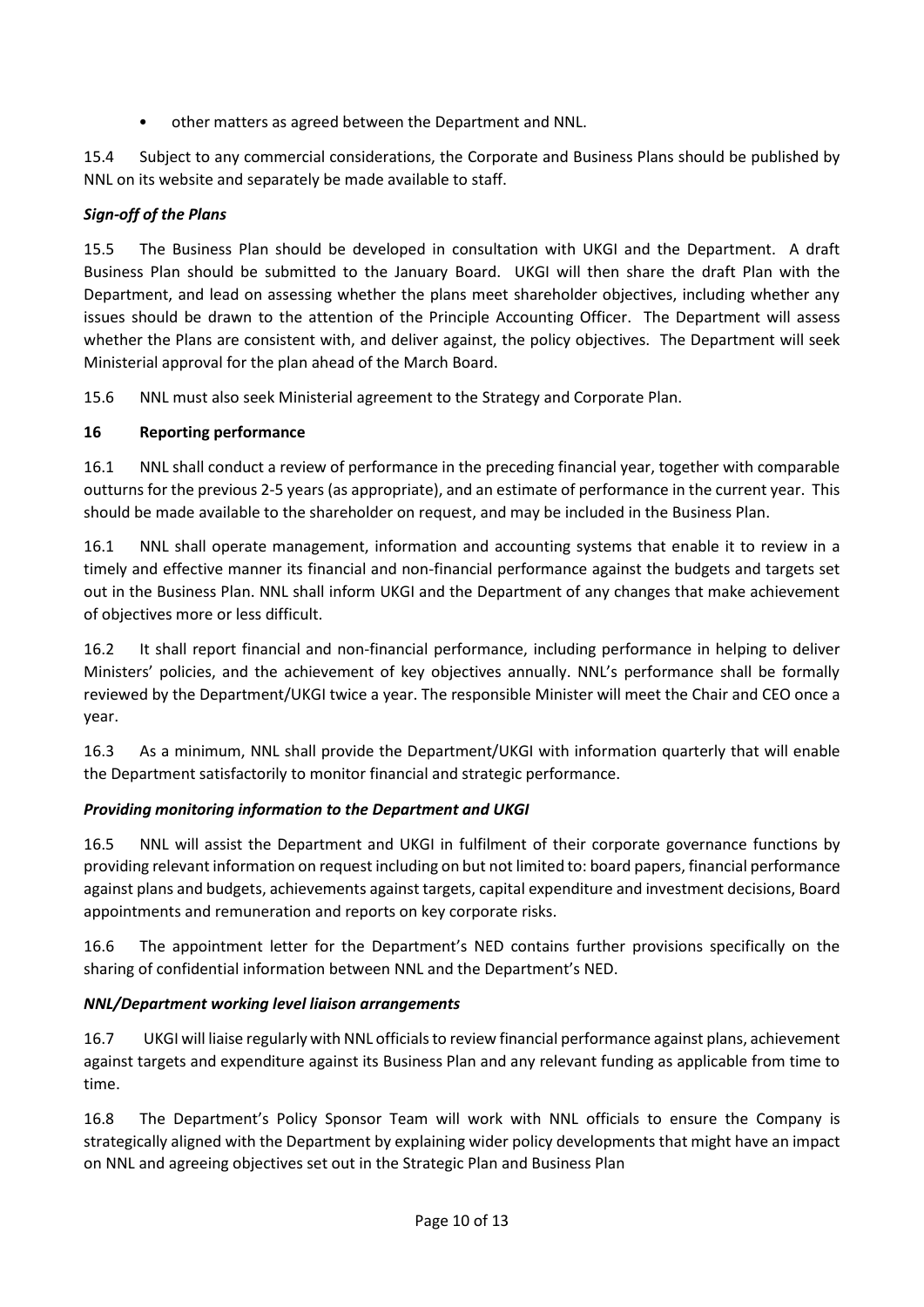16.9 The roles and responsibilities of the Department and UKGI are set out in more detail in **Appendix 3** below.

## **17 Ring-fenced grants**

17.1 Where the department provides the NNL with grants for specific (ring-fenced) purposes, it will issue the grant as and when the NNL needs it on the basis of a written request. The NNL will provide evidence that the grant was used for the purposes authorised by the department. The NNL shall not have uncommitted grant funds in hand, nor carry grant funds over to another financial year.

## **18 Delegated authorities**

18.1 NNL's delegated authorities are set out in Appendix 1.

## **19 NNL Staff**

## *Broad responsibilities for staff*

19.1 Within the arrangements approved by the responsible Minister and as required, HMT, NNL will have responsibility for the recruitment, retention and motivation of its staff. The broad responsibilities toward its staff are to ensure that:

- that NNL has the professional capability and capacity it needs to operate successfully.
- the rules for recruitment and management of staff create an inclusive culture in which: diversity is fully valued; appointment and advancement is based on merit; there is no discrimination on grounds of gender, marital status, sexual orientation, race, colour, ethnic or national origin, religion, disability, community background or age;
- the level and structure of its staffing, including grading and staff numbers, are appropriate to its functions and the requirements of economy, efficiency and effectiveness;
- the performance of its staff at all levels is satisfactorily appraised and NNL performance measurement systems are reviewed from time to time;
- its staff are encouraged to acquire the appropriate professional, management and other expertise necessary to achieve NNL's objectives;
- proper consultation with staff takes place on key issues affecting them;
- adequate grievance and disciplinary procedures are in place; and
- whistle-blowing procedures consistent with the Public Interest Disclosure Act are in place.

## *Pay and conditions of service*

19.2 NNL staff are public servants. They are not civil servants and therefore the annually updated Civil Service Pay Guidance does not apply. However, controls over public sector pay and conditions do apply as follows:

- pay cap: NNL has a qualified exemption from the pay cap until 2019/20;
- senior pay: Chair and NED appointments are Ministerial appointments and are therefore subject to the provisions set out in the guidance on the approval of senior pay which came into force on 1 January 2018. The CEO's appointment is undertaken by the Chair and subject to approval by the responsible Minister in accordance with best practice. Any other appointments, including other NNL Board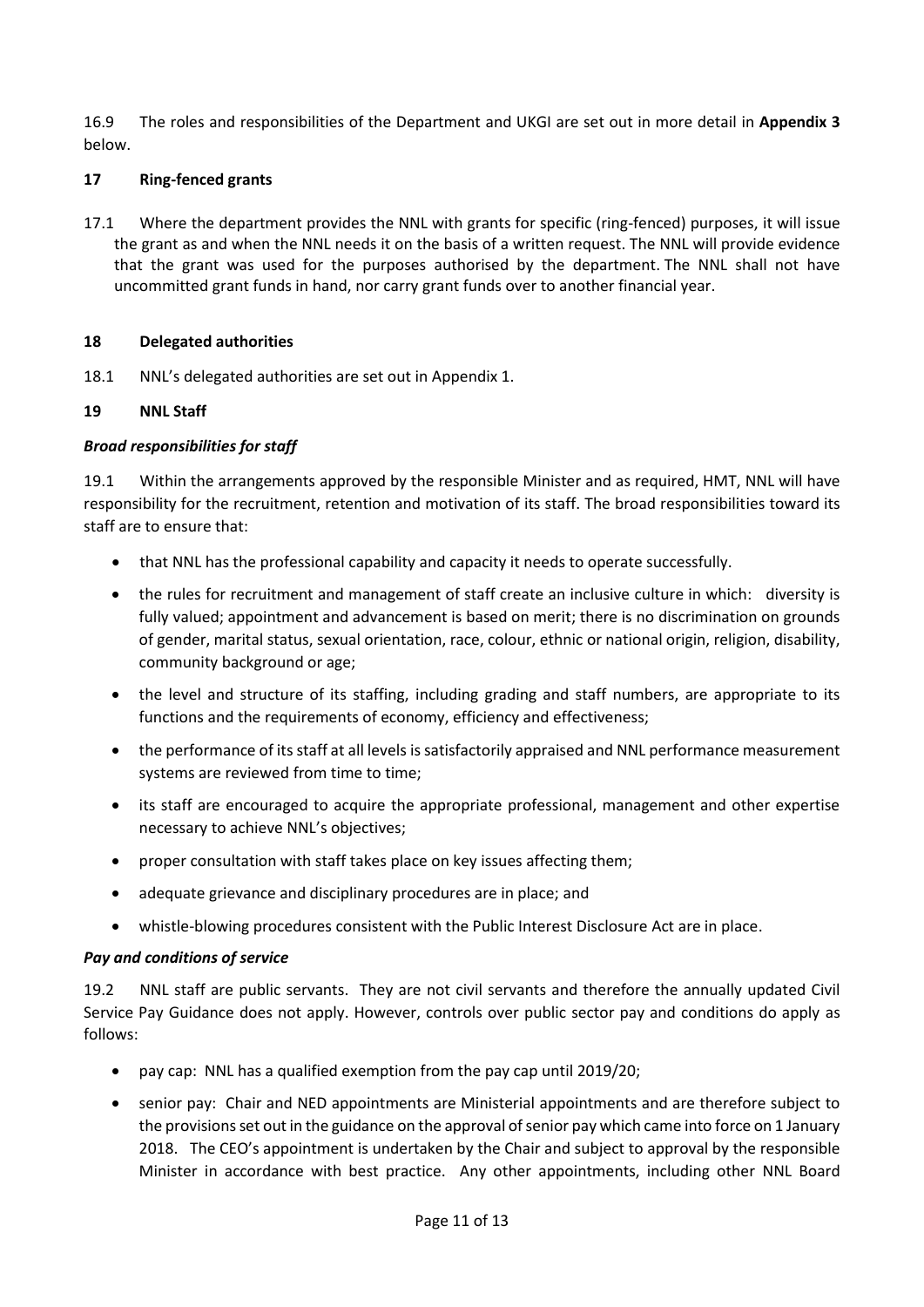appointments, are made by NNL. They are not Ministerial appointments or appointments that are approved by a Minister. They do not engage the senior pay controls and do not require HMT approval. (This does not remove the right of the Secretary of State, as shareholder, from dismissing or appointing any NNL Board member). The salary of executive appointments will not exceed the CEO's salary;

- off-payroll rules: it is the responsibility of NNL to ensure it complies with the IR35 requirement.
- exit payments: rules apply once the relevant legislation has come into force unless an exemption has been secured. (The government legislated for a cap of £95,000 on exit payments in the public sector in the Small Business Enterprise and Employment Act 2015 as amended by the Enterprise Act 2016. Secondary legislation is required to implement the provisions);
- confidentiality clauses: confidentiality clauses aimed at protecting proliferation sensitive technologies are exempt;
- salary sacrifice schemes: exemptions have been agreed with HMT for child care vouchers and cycle to work schemes. Other salary sacrifice schemes must be approved by HMT;
- travel: NNL travel policy must be consistent with the guidance. However, some employees have legacy contractual entitlements to particular travel arrangements. HMT has agreed that NNL do not need to seek to formally alter these entitlements but should encourage all staff to abide by NNL's current travel policy;
- Career Average Salary Pension: while acknowledging that final salary pension schemes are only permissible where HMT has agreed an exemption, the timing of any move away from NNL's current arrangements will be determined by the conclusion of ongoing litigation;
- transparency: there is no requirement on NNL to publish the salaries of its employees (other than those senior appointments reported on in the Annual Report);
- Other benefits: Private Medical Insurance (PMI) for new employees is prohibited. Car allowances are permissible for NNL employees where there is a clear business need for frequent travel between NNL sites. HMT has agreed that employees with PMI and/or non-business required car allowances prior to the date of this document may retain these benefits. Any deviation from this position requires an exemption from HMT.

19.3 Staff terms and conditions should be set out in an Employee Handbook, which should be provided to the Department, together with subsequent amendments, on request.

19.4 NNL will operate a performance-related pay scheme based on company and individual performance approved by its Remuneration Committee.

19.5 The travel expenses of NNL Board members will be tied to the rates allowed to senior staff of NNL. Reasonable actual costs, excluding alcohol, shall be reimbursed.

19.6 NNL will comply with the EU Directive on contract workers – the Fixed-Term Employees (Prevention of Less Favourable Treatment) Regulations.

## **Pensions, redundancy and compensation**

19.7 NNL staff will normally be eligible for a pension provided by NNL. Staff may opt out of the occupational pension scheme provided by NNL, but the employers' contribution to any personal pension arrangement, including stakeholder pension will normally be limited to the national insurance rebate level.